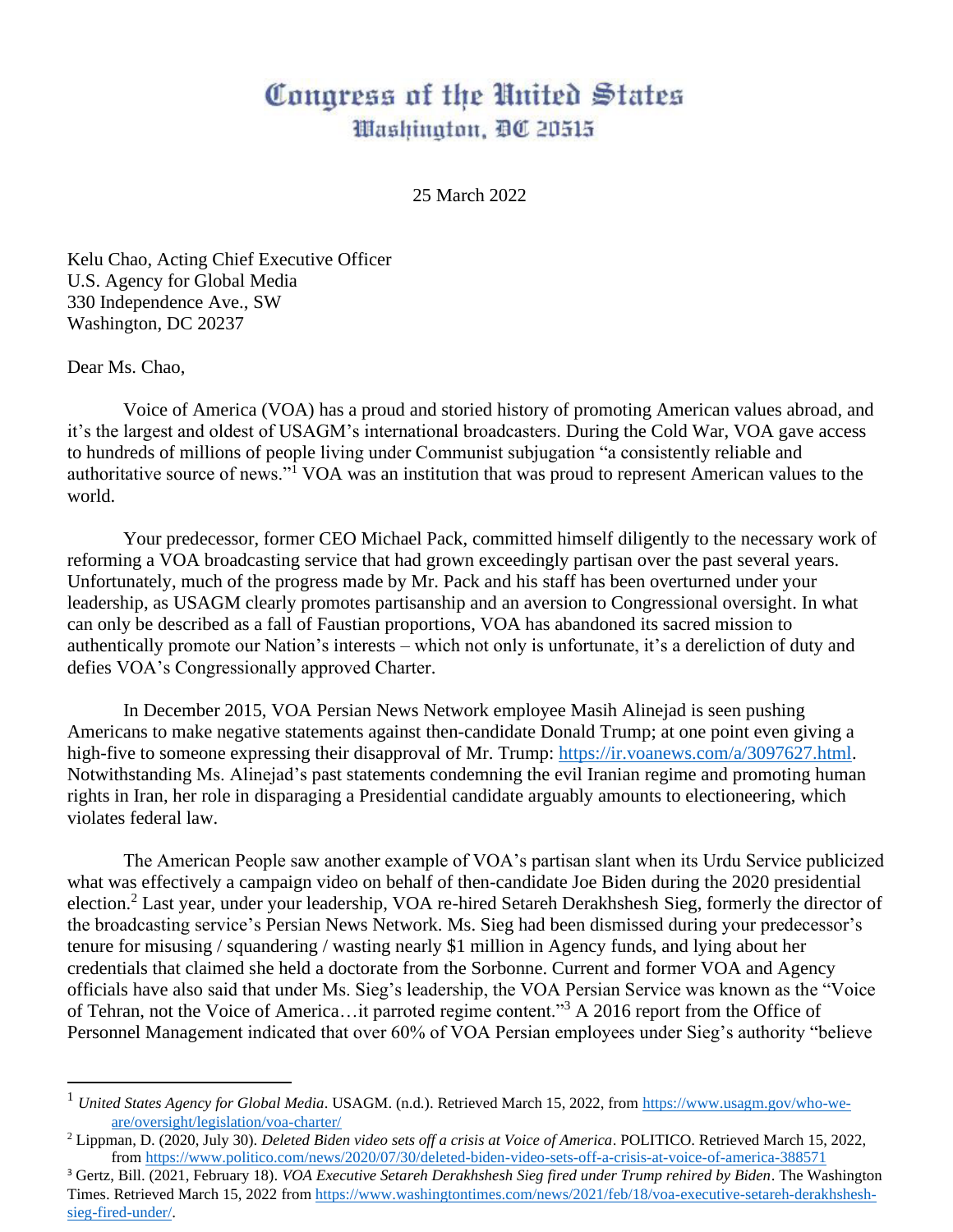that arbitrary action, personal favoritism, and **coercion for partisan political purposes** are tolerated at VOA Persian."<sup>4</sup>

Despite legitimate concerns regarding Ms. Sieg's failure to uphold the VOA's charter (as well as her inability to follow U.S. law), the Agency chose to rehire her, basing its decision on the argument that the first investigation against Ms. Sieg was somehow not "complete." The VOA Charter clearly states that the broadcasting service "…will represent America, not any single segment of American society, and will therefore present a balanced and comprehensive projection of significant thought and institutions."<sup>5</sup> The examples highlighted in this letter raise concerns regarding VOA's commitment to its own Charter.

Pursuant to my Constitutional oversight responsibilities, I request answers to the following inquiries **no later than April 7, 2022**:

1) Why is the aforementioned December 2015 video still accessible publicly via the link provided? Was Masih Alinejad specifically held accountable for violating VOA's charter when she ridiculed a major candidate for President? Is Ms. Alinejad still employed at the Agency and, if so, in what capacity?

2) What disciplinary action was taken against those responsible for airing a campaign ad for thencandidate Joe Biden? Are these individuals still employed at the Agency and, if so, in what capacity?

3) I require copies of any and all records, including any audits, reports, memoranda, drafts, or emails (including those from personal email accounts) regarding concerns with Setareh Derakhshesh Sieg's leadership of the VOA's Persian News Network. This includes concerns of VOA's coverage of the Joint Comprehensive Plan of Action (JCPOA), the Trump Administration's withdrawal from the JCPOA, the assassination of Qassim Soleimani, and any other topic covered by VOA in which concerns were raised regarding Ms. Sieg's commitment to the VOA Charter.

4) Since January 20, 2021, what steps, if any, has VOA taken to ensure that US Taxpayers are not subsidizing partisan agendas?

We appreciate your cooperation with this request, and await your responses by April 7, 2022.

Respectfully,

SCOTT PERRY AND Y BIGGS Member of Congress Member of Congress Member of Congress Member of Congress Member of Congress Member of Congress  $\mathbb{R}^n$ 

 $\overline{\phantom{a}}$  , and the contract of the contract of the contract of the contract of the contract of the contract of the contract of the contract of the contract of the contract of the contract of the contract of the contrac

<sup>4</sup> Boyd, Jordan. (2021, February 25). *VOA Exec Fired For Reports of Misconduct, Fraud, and False Credentials Quickly Rehired Under Biden.* The Federalist. Retrieved March 15, 2022 from [https://thefederalist.com/2021/02/25/voa-exec-fired-for-reports-of](https://thefederalist.com/2021/02/25/voa-exec-fired-for-reports-of-misconduct-fraud-and-false-credentials-quickly-rehired-under-biden/)[misconduct-fraud-and-false-credentials-quickly-rehired-under-biden/](https://thefederalist.com/2021/02/25/voa-exec-fired-for-reports-of-misconduct-fraud-and-false-credentials-quickly-rehired-under-biden/)

<sup>5</sup> *United States Agency for Global Media*. USAGM. (n.d.). Retrieved March 15, 2022, from [https://www.usagm.gov/who-we](https://www.usagm.gov/who-we-are/oversight/legislation/voa-charter/)[are/oversight/legislation/voa-charter/](https://www.usagm.gov/who-we-are/oversight/legislation/voa-charter/)